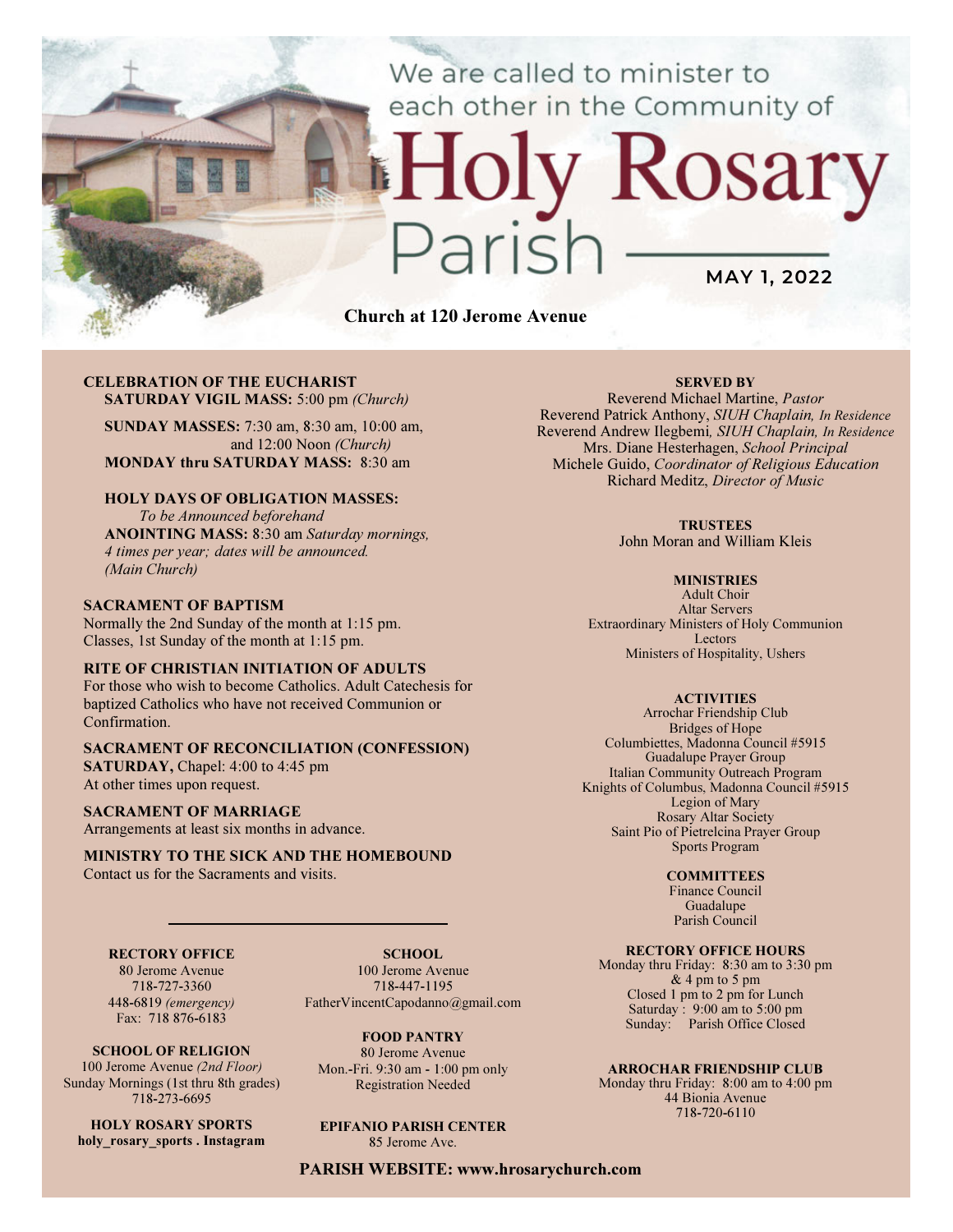

SUNDAY, May 1, 2022 1:15 pm - Baptism Class, Church CCD Classes today. Children attend the 8:30 am Mass followed by their class. Any questions regarding the CCD Program, please leave a message for Ms. Guido at 718-273-6695

MONDAY, May 2, 2022 7:00 pm - Legion of Mary, Parish Center

TUESDAY, May 3, 2022 NAMI - Parish Center, Room 4 7:00 pm - Spanish Prayer Group, Church

WEDNESDAY, May 4, 2022

THURSDAY, May 5, 2022 7:30 pm - Columbiettes, Parish Center Rooms 2 & 3

FRIDAY, May 6, 2022

SATURDAY, May 7, 2022 Columbiettes Membership Drive after Mass 1:30 pm - Wedding, Church 4:00 - 4:45 pm - Confessions, Daily Mass Chapel

SUNDAY, May 8, 2022-Mother's Day World Day of Prayer for Vocations Columbiettes Membership Drive after Masses CCD Classes today. Children attend the 8:30 am Mass followed by their class. Any questions regarding the CCD Program, please leave a message for Ms. Guido at 718-273-6695



.

Wedding Banns

II Jesse Aiello & Michele Guido

## MASSES

 Due to the shortage of priests at Holy Rosary, we are unable to accept separate, private memorial masses on the anniversary of death any longer.

 Please reserve a Mass, shared or otherwise, for your deceased loved one upon the opening of the Mass Book each year.



The Cardinal's Appeal is underway now in our Parish. Our goal is \$55,000. To date \$32,036 has been pledged from 115 gifts. This is 58% of our goal.



## BAPTISMS

Baptisms will be celebrated on the SECOND SUNDAY of the month at 1:15 pm. Baptismal Classes will be held on the FIRST SUNDAY of the month at 1:15 pm. Please call the Rectory to make arrangements for the Baptism and to fill out the necessary paperwork.

## SPONSOR CERTIFICATES

Sponsor Certificates are often required before one can serve as a Godparent for the Sacrament of Baptism or as a Sponsor for the Sacrament Confirmation. In order to receive a Sponsor Certificate from Holy Rosary, one needs to be a Registered Parishioner of the Parish, have received the Sacraments of Baptism, Confirmation and Eucharist, must be over 14 years of age and if married, must be in a valid Church marriage (have been married in the presence of a priest/deacon and two witnesses).

Sponsor Certificates may be obtained only AFTER any of the Sunday Masses.

The PERSON REQUIRING THE CERTIFICATE MUST see the Priest AFTER ATTENDING THE MASS and request one.



We congratulate our 38 parish children who received their First Holy **Nnion** Communion here this weekend.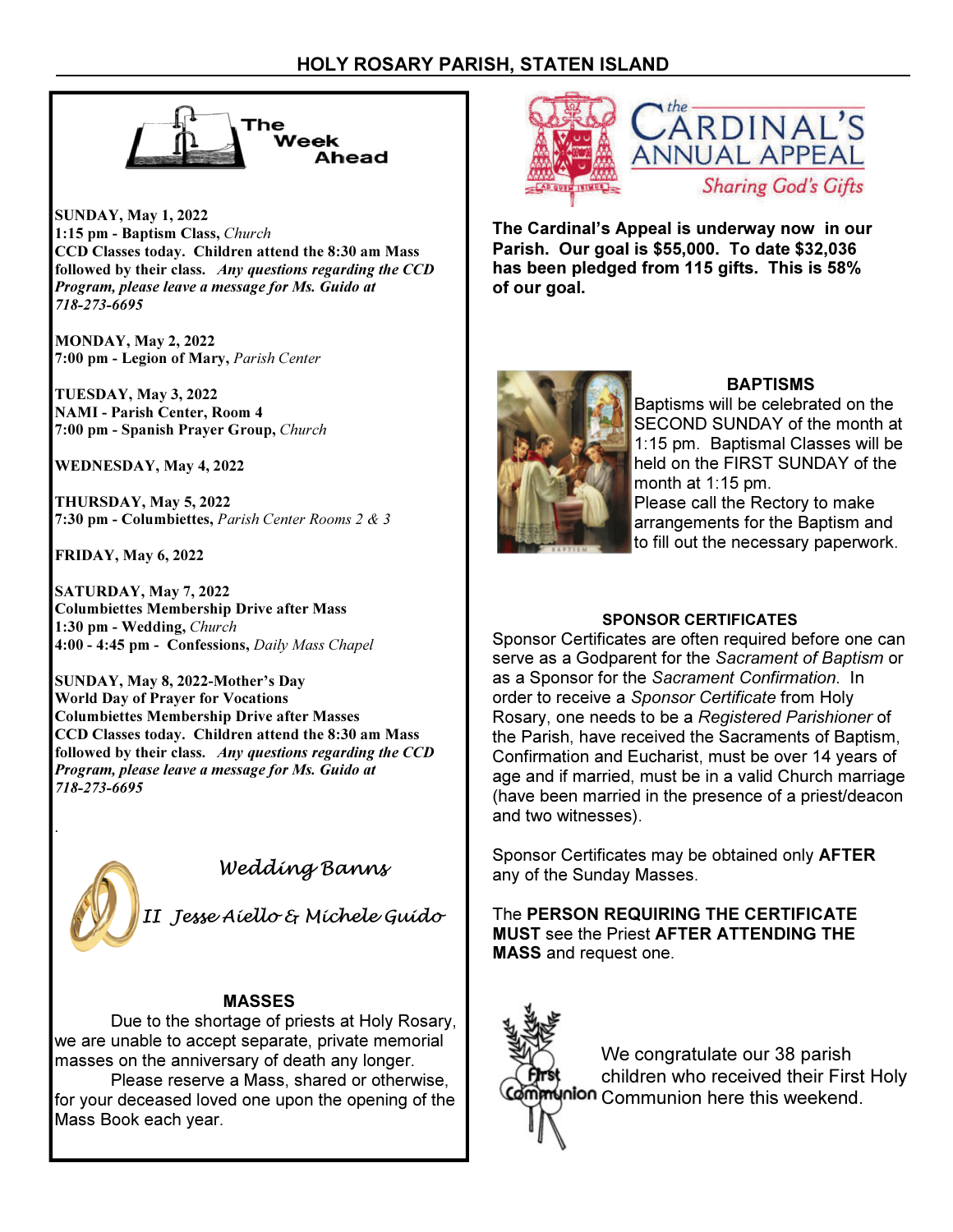## THIRD SUNDAY OF EASTER



## MOTHER'S DAY MASS CARDS

 Mother's Day is Sunday, May 8th. Mass cards are available in the Narthex for the Novena of Masses for mothers living or deceased. The Novena of Masses will begin on Monday, May 9th and will end on Tuesday,

May 24th at the 8:30 am Mass. You are asked to take a a card and fill our the envelope with the names of mothers living and deceased that you wished remembered.

Envelopes will be placed on the altar during the month of May, the month dedicated to Mary, our Mother. You will also see an envelope in the packet of envelopes mailed home to you.

20th Anniversary of the Canonization of Padre Pio & the 10th Anniversary of the St. Pio of Pietrelcina Society Celebration Dinner

Thursday, June 16th 6:30 to 10:30 pm At Li Greci's Staaten 697 Forest Avenue, Staten Island 10310



Please join in this celebration with family and friends. Call for Reservations by June 1, 2022

Santina Consolino 718-442-5466 Edna Besabe 646-483-7583 Josephine Moscato 718 273-9405

Cost of Dinner is \$75 per person Gift Basket Raffle & 50/50 proceeds to support the Holy Rosary Food Pantry & Padre Pio's Ministries



## DON'T FORGET TO GET YOUR SUPER 50/50 RAFFLE FOR THE MONTH OF MAY! The Winner will be Drawn the Last Day of the Month & the winning amount will be printed in the Bulletin A Reminder that the Donation is \$5.00

You will find a yellow envelope for this Raffle in the packet mailed home to you. If you want to enter more than once, additional envelopes are available in the Hospitality Room. Drop the envelope in the Collection Basket or Bring to the Rectory. You may fill out as many envelopes as you like. Send in your envelopes now for May and let's build up the jackpot! The March winner received \$240. April amount will be in next week's bulletin.

## Please Note Our Parish Office Hours Monday through Friday 8:30 am to 3:30 pm and 4:00 pm to 5:00 pm Closed from 1:00 pm to 2:00 pm for Lunch Saturday Hours

9:00 am to 5:00 pm Sunday - Rectory is Closed

If you would like to sign up for online giving please visit https://hrosarychurchgiving.com/

# AND IN ALL THINGS GIVE THANKS

| <b>April 24, 2022 Adult Collection</b>      | \$5,308.00 |
|---------------------------------------------|------------|
| <b>April 24, 2022 Children's Collection</b> | \$151.00   |
| <b>April 25, 2021 Adult Collection</b>      | \$4,960.00 |
| <b>April 25, 2021 Children's Collection</b> | \$44.00    |
|                                             |            |

This Week's On Line Giving by 22 users \$ 698.00

Our Weekly Parish Operation Experiences are \$18,298.